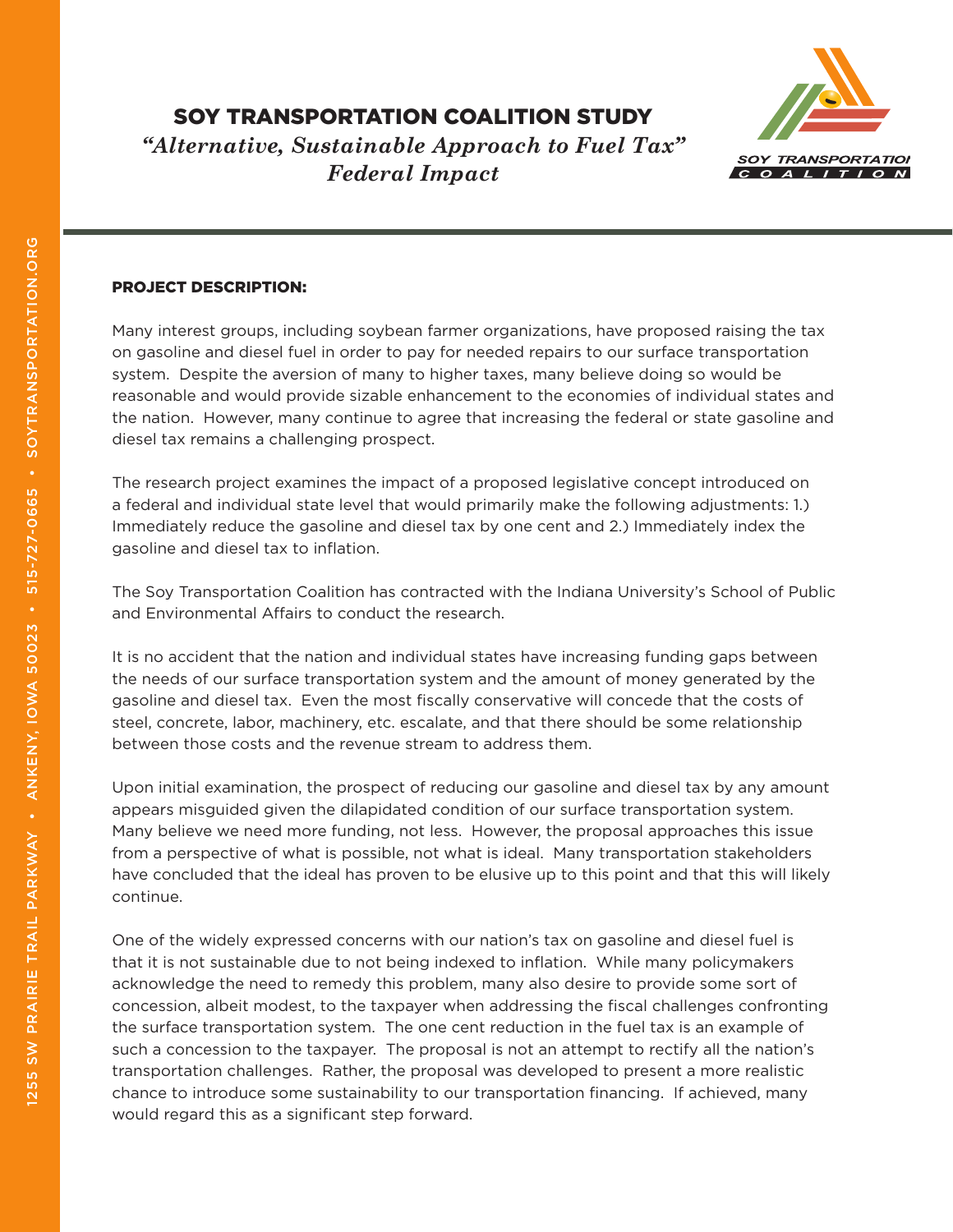#### KEY QUESTIONS:

In performing the analysis, the researchers examined three key questions:

- 1. What would be the effect on the federal revenue of a one cent reduction in gasoline and diesel taxes?
- 2. What would be the effect on the federal revenue of linking the gasoline and diesel tax to inflation in 2014 in terms of annual tax revenue through 2025?
- 3. How much additional revenue could have been generated from linking the gasoline and diesel tax to inflation in 1997 – the last time the federal government adjusted fuel taxes?

### ANALYSIS METHODOLOGY AND ASSUMPTIONS:

In evaluating the above questions, the researchers at Indiana University developed a baseline that projects state revenue assuming the status quo (no increase in fuel taxes and no link to inflation) through 2025, using fuel prices as forecasted by the U.S. Energy Information Administration (EIA). The model projects gasoline and diesel consumption as a trend based on historic information and assumes that 10 percent of the diesel consumption is not taxed (based on historic averages). Inflation is based on the U.S. Bureau of Labor Statistics' Consumer Price Index (CPI) and projected into the future based on data from the U.S. Department of Agriculture.

## KEY FINDINGS:

### **1. A reduction in gasoline and diesel taxes by one cent per gallon without indexing to inflation would reduce revenue to the federal government by a total of \$1.737 billion in 2014.**

Projections indicate that the 2014 consumption of gasoline and diesel nationally will be 133.800 billion and 39.890 billion gallons, respectively. Given a one cent reduction in the gasoline and diesel tax, the immediate reduction of federal revenue would amount to a total of \$1.737 billion.

- **2. Indexing the fuel tax rate to inflation in 2014 would result in an average additional revenue per year of \$1.143 billion between 2014 and 2025. If fuel taxes are indexed to inflation in 2014, additional real state revenue of \$6.177 billion per year would be generated by 2025.**
- **3. If the federal government had indexed the diesel tax and the gasoline tax to inflation in 1997 – the year in which they were most recently increased – an additional \$133.305 billion would have been generated for the state's surface transportation system.**
- **4. After the one cent reduction and indexing the fuel tax to inflation, the annual fuel tax revenue would match the status quo (no decrease, no indexing to inflation) in 2017. Cumulative losses to the fuel tax (due to the one cent reduction) would be recovered in 2019. In 2019 and in subsequent years, the one cent reduction and indexing approach would result in net positive revenue vs. the status quo approach.**
- **5. A one cent reduction in the fuel tax would result in the average motorist paying \$8 less in fuel taxes after the first year of enactment. After the one cent reduction and indexing the fuel tax to inflation, the average motorist would pay \$25 more in fuel taxes in the year 2025.**